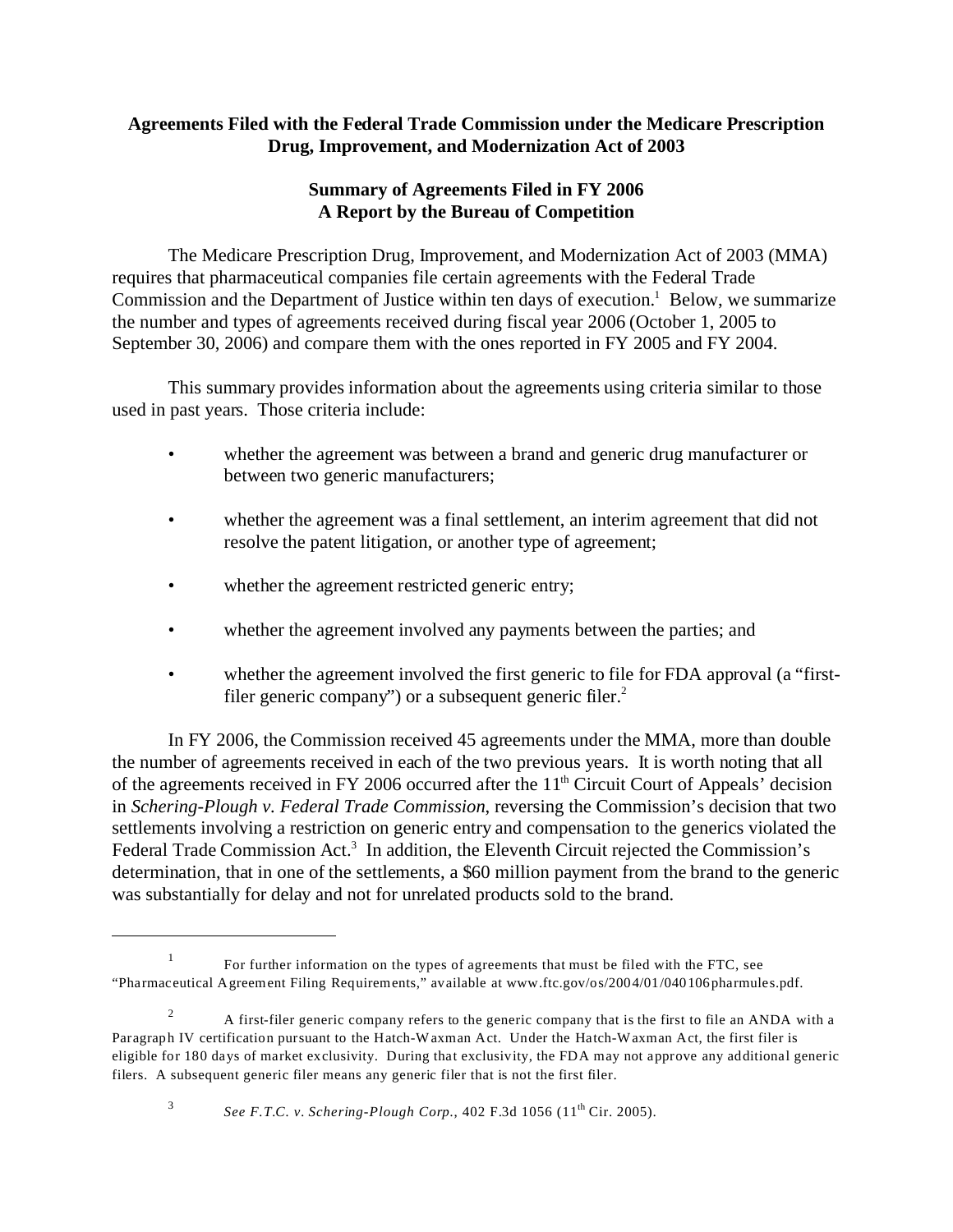- Twenty-eight of the agreements were final settlements of patent litigation between a brand and a generic company.
- Eight were interim agreements that occurred during patent litigation between a brand and a generic company, but did not resolve the litigation.
- One was an agreement between a first-filer generic company and a subsequent generic filer.
- The remaining eight agreements are brand-generic agreements (such as intellectual property licenses, supply agreements, and authorized generic deals) that do not settle patent litigation on a final or interim basis, and thus do not fall within the other three categories.

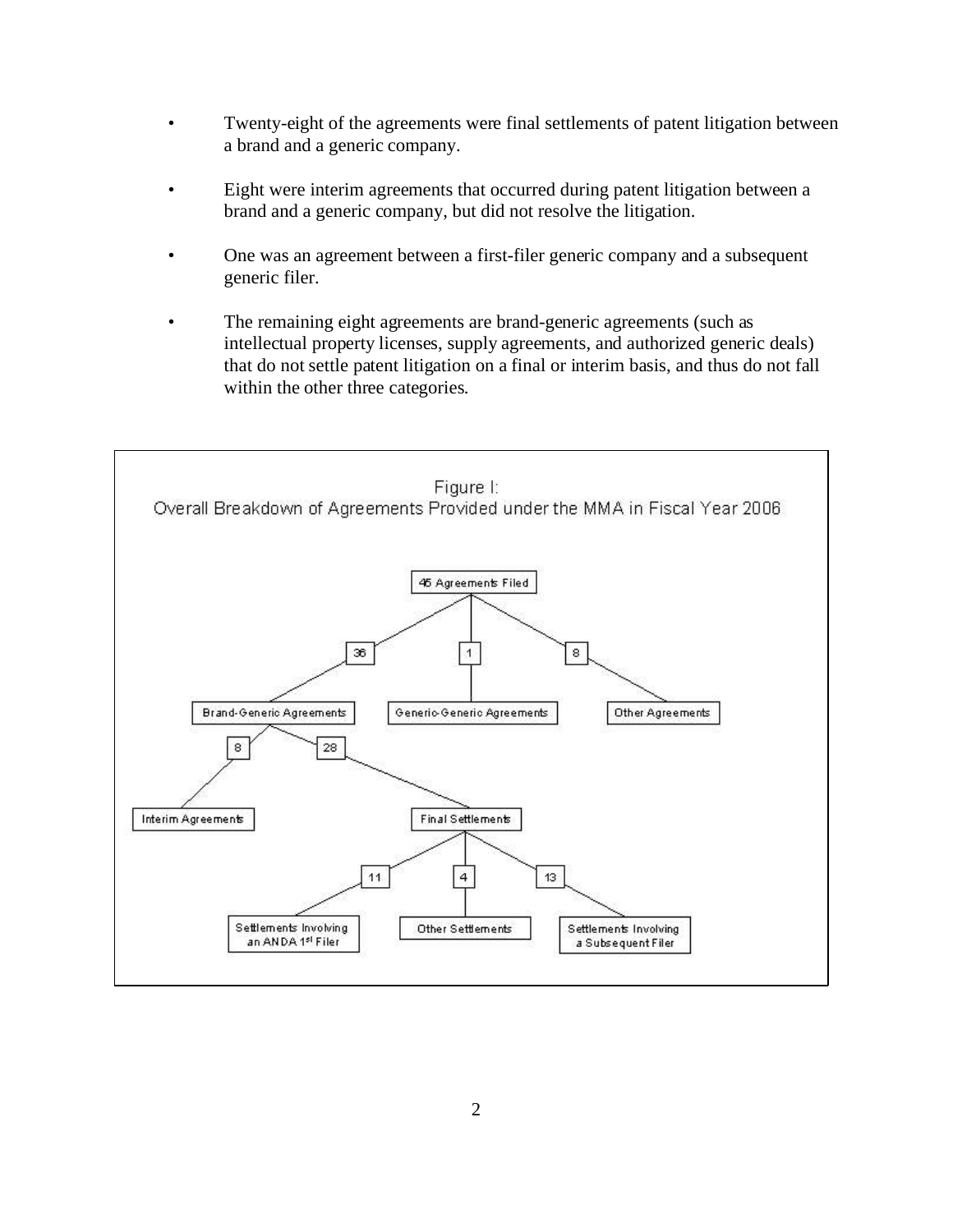### **I**. **Final Settlements**

The analysis below categorizes the settlements based on whether there is a restriction on the generic's ability to compete and what compensation, if any, flows between the parties. Overall, half of the final settlement agreements included both compensation to the generic company and a restriction on the generic's ability to market its product. Many of the agreements that restricted generic entry included some type of side-deal involving elements not directly related to the resolution of the patent dispute between the brand and the generic. In contrast, a side-deal occurred in only two reported agreements in which there was no explicit restriction on the generic's ability to market its product. Neither of those two agreements has resulted in competition between the brand and the generic. Moreover, for the first time since the Commission's investigations into pharmaceutical patent agreements became public, pharmaceutical companies entered into settlement agreements that included a restriction that could affect the generic's ability to market a form of the brand-name company's product not at issue in the litigation.

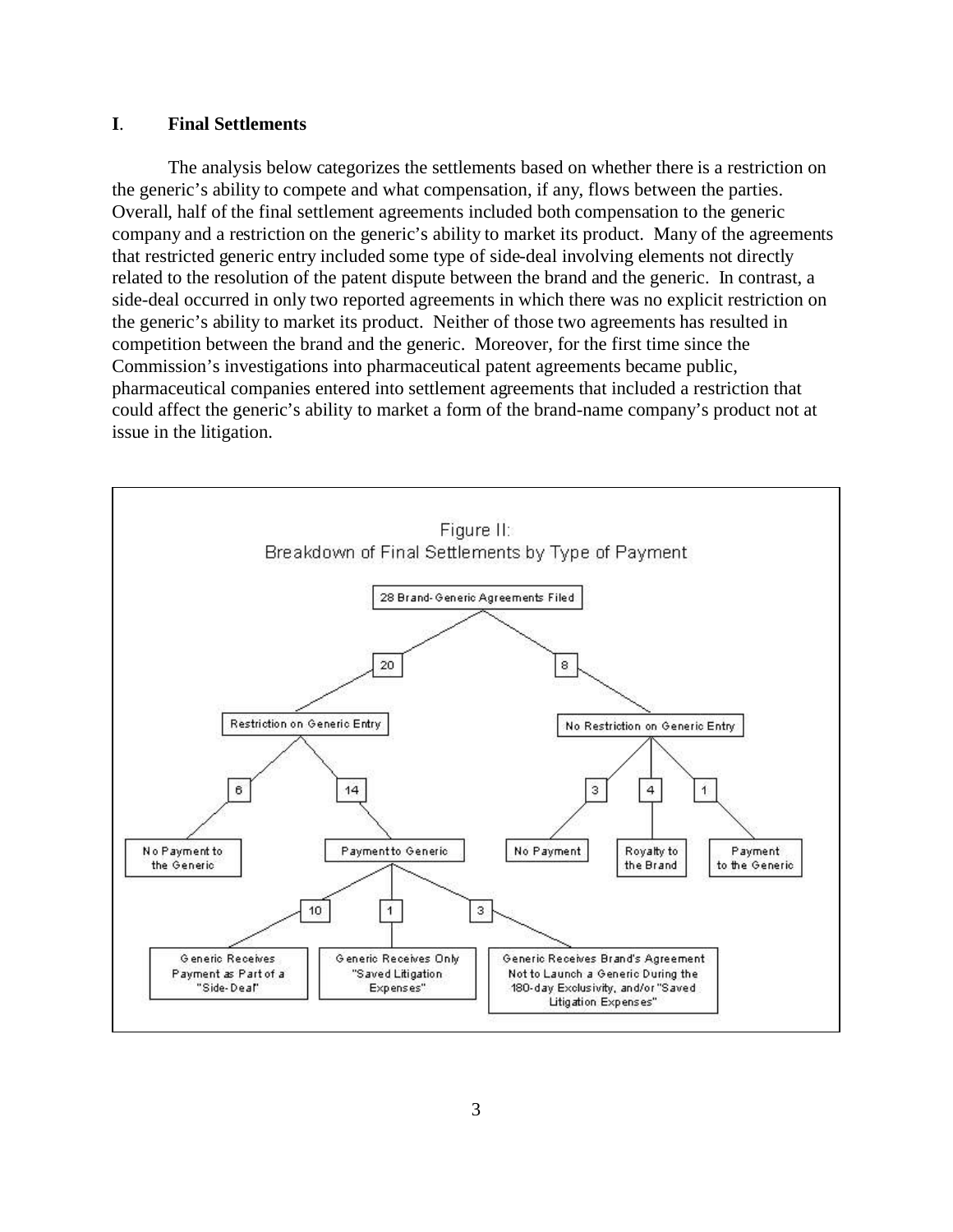## **A. Fourteen of the twenty-eight final settlements included both compensation to the generic manufacturer and a restriction on the generic manufacturer's ability to market its product.**

In FY 2006, fourteen of the twenty-eight final settlements that the Commission received (50%) included provisions in which the generic manufacturer received some form of compensation from the manufacturer of the brand product at issue in the litigation and restrictions on the generic manufacturer's ability to enter with its product. By comparison, in FY 2005, only 3 of the 11 final settlements (27%) included both compensation to the generic and a restriction on the generic's ability to enter, and, in FY 2004, no agreements involved both compensation and a restriction.

 The fourteen agreements received in FY 2006 settled patent litigation on eight different branded pharmaceutical products. Each of the agreements involved a product with 2005 U.S. annual sales exceeding \$125 million; eight of the agreements involved products with 2005 U.S. annual sales of more than \$450 million.

The compensation to the generic took different forms. In one agreement, the only guaranteed compensation received by the generic was a payment characterized by the parties as saved litigation expenses. In three of the agreements, the compensation received by the generic was an agreement by the brand company not to launch or sponsor an authorized generic during the 180-day exclusivity period and/or saved litigation expenses. Each of the remaining ten agreements included some sort of side-deal involving elements not directly related to the resolution of the patent litigation. In these ten "side-deal" settlements, the generic often received compensation in a combination of forms, which we summarize below:

- Intellectual property license: In five agreements, the generic manufacturer received compensation for licenses to intellectual property held by the generic. In three cases, the intellectual property related generally to the types of products at issue in the litigation; in the other two cases, the intellectual property did not relate at all to the types of products at issue in the litigation.
- Co-promotion agreement: In four agreements, the generic received payments from the brand to co-promote products; in two of the cases, the brand and the generic agreed to co-promote the product at issue in the patent litigation; in the other two cases, the co-promotion involved products unrelated to the patent litigation.
- Saved litigation expenses: In three agreements, the generic received a payment characterized by the parties as saved litigation expenses.
- Supply agreement: In three agreements, the generic received compensation in return for agreeing to supply the brand either with raw material for the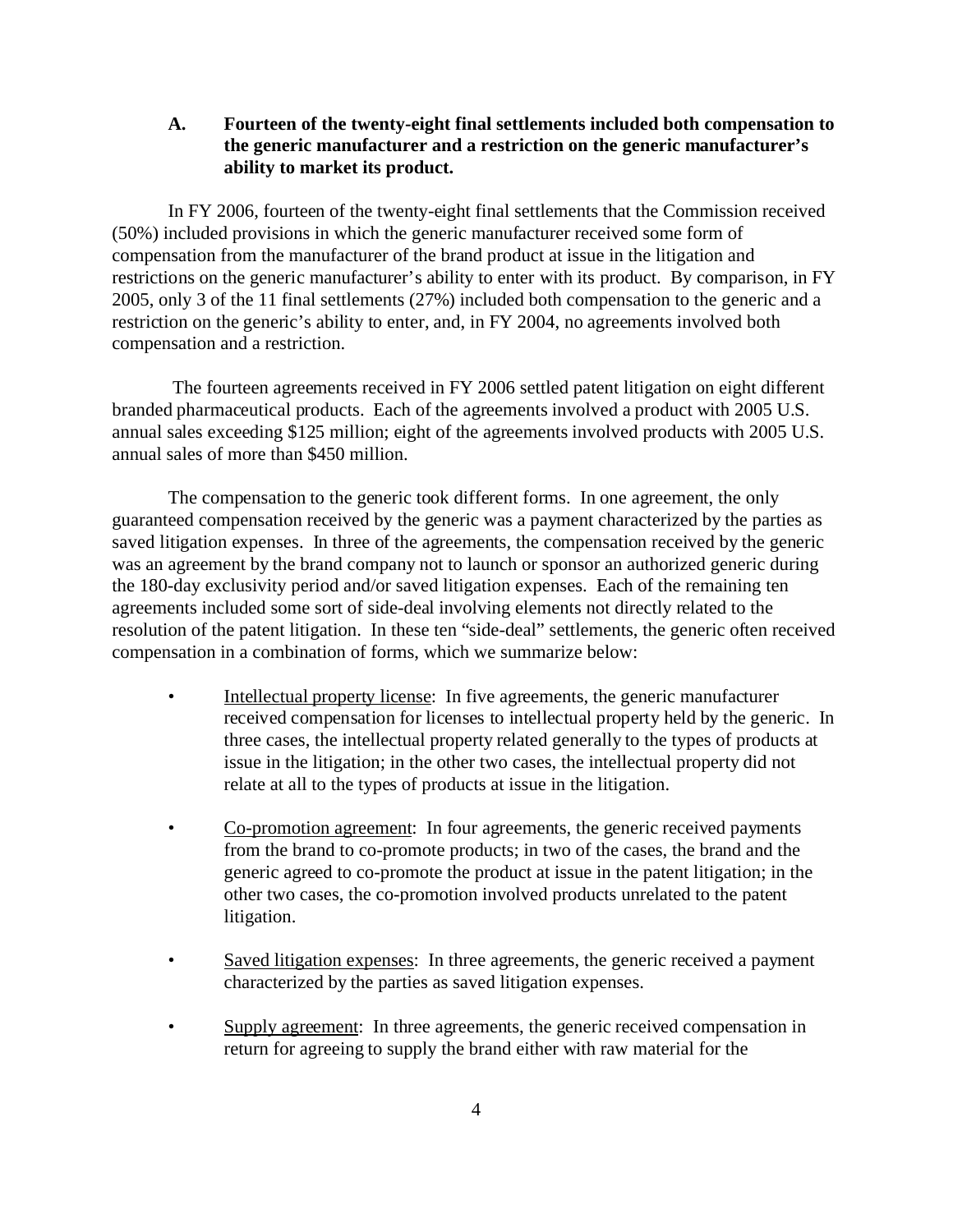manufacture of the brand product or with finished drug product. Two of these agreements provided a minimum purchase guarantee for the generic, and the other included a payment to the generic regardless of whether the generic actually supplied product to the brand.

- No authorized generic agreement: In two cases, the brand company agreed not to launch an authorized generic during the first-filer generic company's 180-day exclusivity period for the product at issue in the litigation. In one of these cases, the brand also granted the generic a license to market a version of the product not subject to the litigation. The brand agreed not to launch an authorized generic during the period of the license with respect to this version of the product.
- Development agreement: In two cases, the brand agreed to pay the generic upfront payments, milestones, sales percentages, and/or development fees for unrelated products to be developed using the generic's technology.

In twelve of the fourteen agreements, both the brand and generic company received compensation. The brand received a royalty in exchange for granting the generic a license to the patent at issue in the litigation in eleven cases, and in one case, the brand received a payment for the sale of assets not related to the patent infringement litigation.

Finally, five of the fourteen agreements included provisions that could restrict the generic's ability to enter the market with a form of the brand-name company's product not at issue in the litigation. All five of these cases involved compensation to the generic.

## **B. Six settlements included a restriction on the generic's entry and no compensation to the generic.**

In three agreements, all involving the same branded product, the generic withdrew its patent challenge, thereby agreeing not to enter the market until patent expiry. In one case, the generic withdrew its patent challenge on a later-expiring patent after losing its challenge at the district court on the earlier-expiring patent. The brand granted the generic a license to enter the market no later than the expiration of the earlier-expiring patent (including pediatric exclusivity) in exchange for a royalty on the generic's sales of the product from entry until the expiration of the later-expiring patents. In the remaining two cases, the generic had begun selling its product "at risk" following a favorable court decision in the patent litigation and agreed to withdraw its product following an unfavorable appellate court decision in exchange for the brand dropping its damages claims.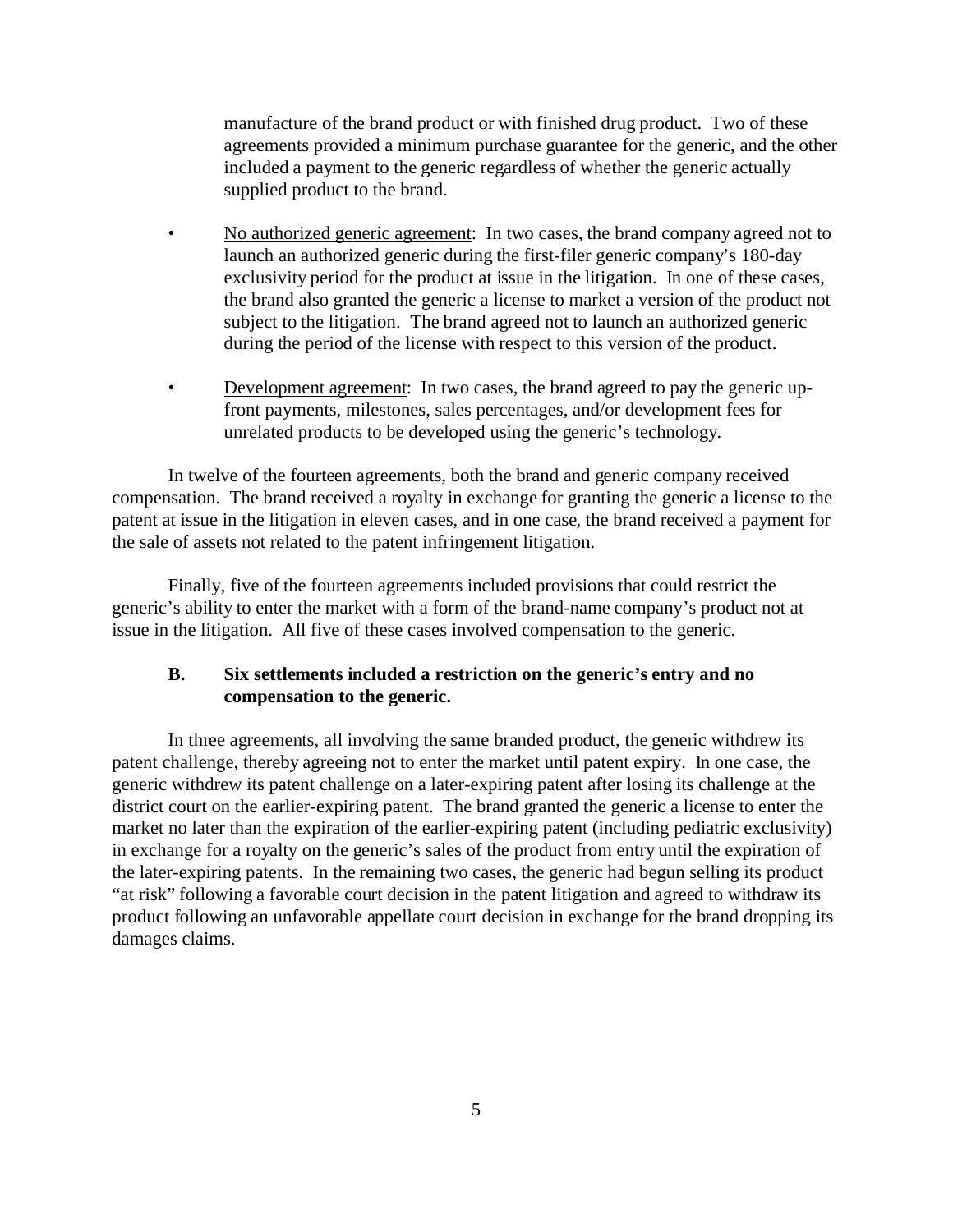## **C. Eight settlements included no explicit restriction on the generic's ability to market its product.**

Eight of the twenty-eight final settlements did not explicitly restrict generic entry. In four of these eight cases, the agreement included a license to the brand's intellectual property or the brand gave a covenant not to sue the generic over the product at issue. Two agreements simply dismissed the litigation. Another agreement took place after the generic was already on the market. In that agreement, there is no explicit restriction on the generic company's ability to enter the market; however, the generic acquired the brand product, and therefore controls the sale of both the brand and generic versions of the product.

The remaining case also had no explicit restriction on generic entry. It involved a complex set of transactions in which the brand manufacturer granted the generic company a license to an authorized generic of the capsule form of the product that was the subject of the litigation; the brand company acquired a new tablet form of the product at issue; the brand agreed to pay the generic a royalty on the sales of the acquired product; and then the parties dismissed the litigation involving the capsule form of the product. As one of the parties has disclosed, this set of transactions is under investigation by the FTC.

#### **D. Final settlements involving first-filer generic companies.**

In eleven of the twenty-eight final settlements discussed above, the generic manufacturer was the first-filer.<sup>4</sup> Nine of those eleven were agreements with both a restriction on generic entry and compensation to the generic manufacturer.<sup>5</sup> In all but two cases, the 2005 U.S. annual sales of the products involved exceeded \$250 million.

The remaining two agreements involved either an explicit restriction on the generic manufacturer's ability to market its product, or a payment to the generic manufacturer, but not both. The agreement that involves no payment to the generic contains a seven-month restriction on the generic's ability to market its product. The agreement that involves a payment to the generic manufacturer but no explicit restriction on the generic's ability to market its product, is the complex set of transactions discussed above (Part C) that is the subject of an ongoing FTC investigation.

<sup>&</sup>lt;sup>4</sup> Three additional final settlement agreements involved a generic company that had filed the first generic application. At the time of these agreements, however, the generic company had already launched its product and the 180-day exclusivity period had already expired. Because these settlements had no impact on the 180-day exclusivity period, they are not categorized as involving a "first filer." Another agreement involves a situation in which the product was not eligible for the 180-day exclusivity period. These four agreements have been categorized as "other settlements" in Figure 1.

<sup>5</sup> An additional agreement that included both compensation to the generic and a restriction on the generic's entry involved a product not eligible for either the 30-month stay or the 180-day exclusivity period under the Hatch-Waxman Act. The generic in that settlement, however, was the first company to seek approval to sell a generic version of the branded product.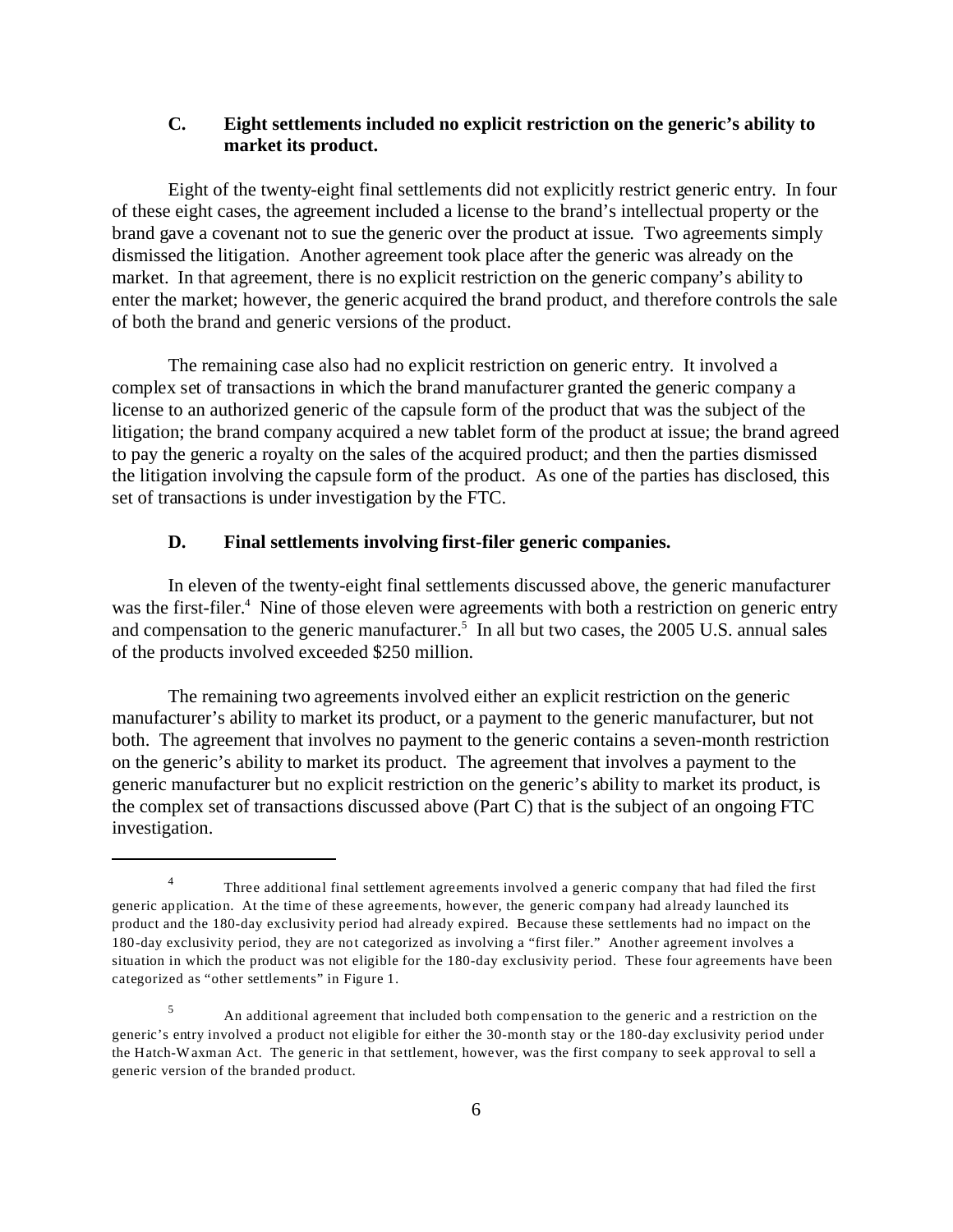#### **E. Final settlements involving side-deals.**

Twelve of the twenty-eight final settlements contained some type of side-deal involving elements not directly related to the resolution of the patent litigation between the brand and the generic manufacturer. In all but one case, the 2005 U.S. annual sales of the product that was the subject of the litigation were greater than \$250 million.

Ten of these twelve side-deal agreements involved both an explicit restriction on the generic's ability to market its product and a payment to the generic. Of the other two agreements, one involves the complex set of transactions that is the subject of an ongoing FTC investigation that is discussed above (Part C). In the other side-deal agreement, the generic was on the market at the time of the agreement; the generic company acquired the brand product, thus eliminating independent competition between the brand and generic; and the generic company continues to sell both the brand and generic version of the product.

#### **II. Interim Agreements**

There were eight interim agreements in FY 2006. Seven of these involved either (a) an agreement to stay the litigation and be bound in whole (including infringement) or in part (for example solely on issues of validity), by the results of other litigation involving the same patent(s); (b) a change in the parties to the litigation; or (c) an agreement on some other procedural issue (for example extending the 30-month stay through the briefing period) in the patent litigation. The remaining agreement included compensation to the brand in exchange for a license to the brand's intellectual property. This agreement neither settled the litigation between the parties nor imposed any restriction on the generic's ability to enter during the pendency of that litigation.

### **III. Generic-Generic Agreements**

In FY 2006, there was only one agreement between generic manufacturers. That agreement involved the first-filer generic company agreeing to waive its 180-day exclusivity period, thereby allowing the subsequent filer to obtain FDA approval for its product. Consistent with the generic-generic agreements filed in FY 2004 and FY 2005, this agreement does not explicitly prohibit a party from competing after the expiration of the 180-day exclusivity, though it does provide for extra compensation to the first-filer if the first-filer decides not to compete for an additional period of time after the 180-day exclusivity period expires. In addition, the subsequent filer will make certain payments to the first-filer depending on when generic entry occurs.

#### **IV. Other Agreements**

Eight of the agreements filed in FY 2006 do not involve either a final settlement or an interim agreement arising out of patent litigation. Three of the agreements are authorized generic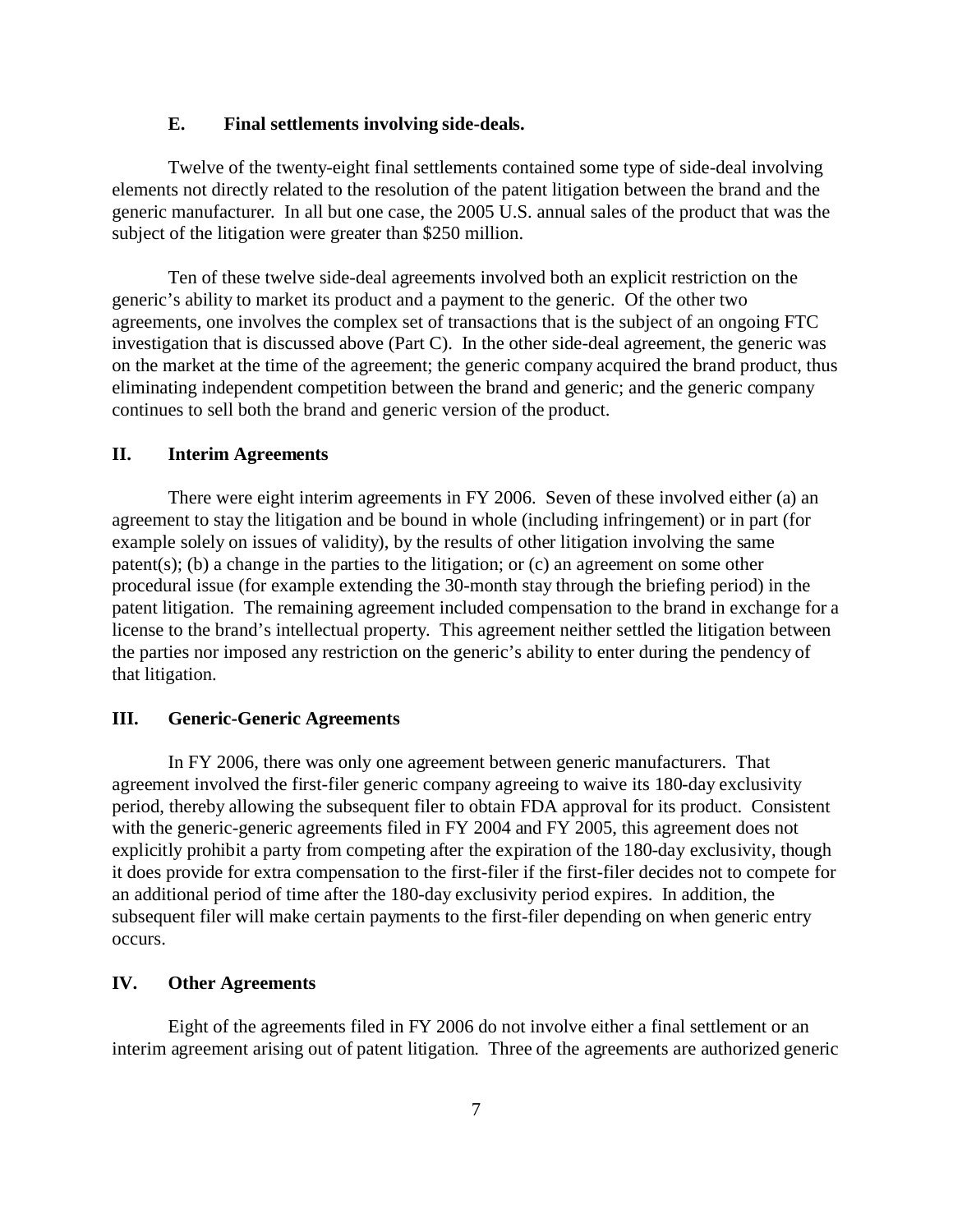deals in which the brand manufacturer licensed a generic company to sell the branded product as a generic. In two of these authorized generic deals, there was no patent litigation between the parties on the product at issue. In the other, the agreement had no impact on the pendency of the patent litigation.

Of the remaining five agreements:

- Two agreements involved proposed settlements that did not go into effect.
- One agreement amended the royalty terms of a patent settlement that occurred years before.
- In one agreement, a generic manufacturer licensed intellectual property to a brand manufacturer, and in exchange, received an up-front payment and royalties.
- One agreement involved a supply agreement between the brand and the generic, in which the generic agreed to supply the brand with product for one dosage of a product, while continuing to litigate against the brand on another dosage of the product. Additionally, under the agreement, the generic agreed to supply the brand with a different product unrelated to the patent litigation.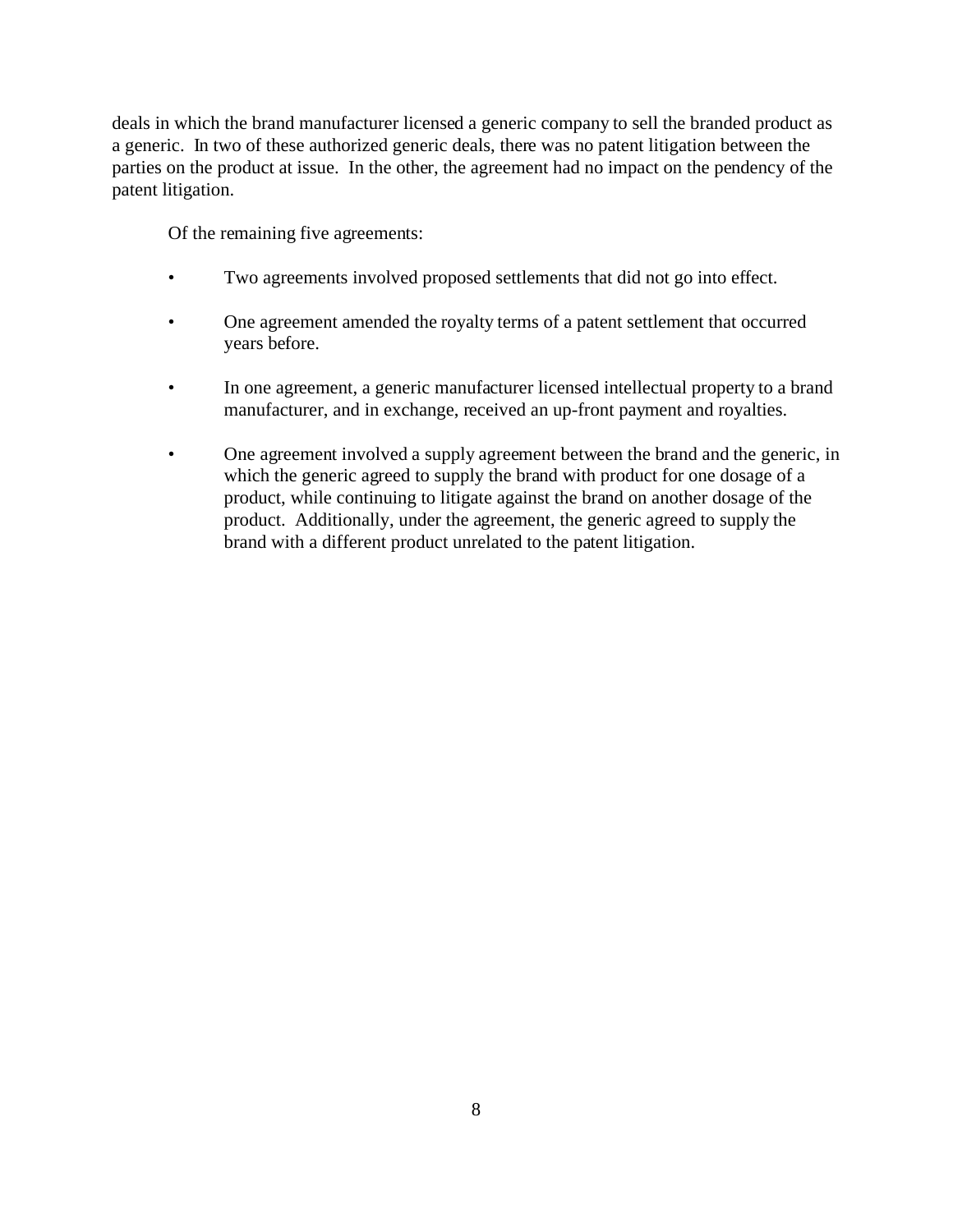